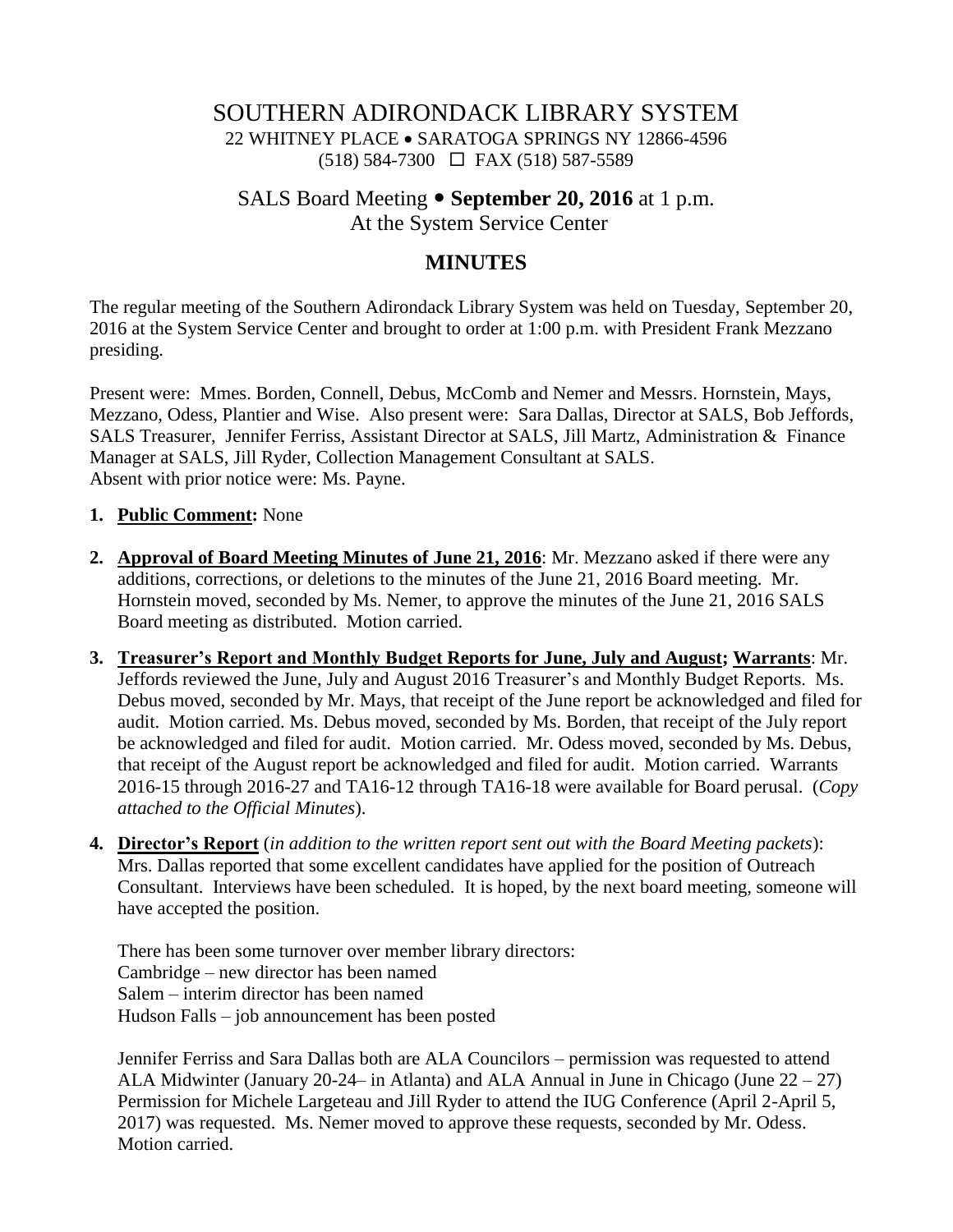Dr. Carla Hayden has been confirmed as Librarian of Congress. Carla made history when she was confirmed as the 14th Librarian of Congress, becoming the first woman and first African-American to hold the position. Hayden joins "CBS This Morning" to discuss her responsibility for overseeing the world's largest library. Mrs. Dallas has had the privilege working with her through PLA.

Mrs. Dallas is continuing visits to member libraries to meet with the boards

MVLS/SALS JA Project has been working on the privacy policy for JA and the database, the policy has gone to committee and will be presented to JA Council for approval. After it is approved by JA Council, it will be presented to both SALS and MVLS boards of trustees for their approval. The work on this policy began as part of the Firewall testing.

Mrs. Dallas requested to send a letter to Senator Farley, from the SALS Board of Trustees, thanking him for all he has done for libraries.

There are copies of the Conflict of Interest Policy in your files. Please sign and return.

### **5. Committee Reports**:

A. *Audit & Finance*: Mr. Wise reported on the JA meeting of September 14, 2016. The remaining computers are being delivered from the last group order. JA staff will meet with the Gloversville Public Library to discuss RFID. E-content has been added to the Polaris database and circulation is now counted and billed in JA circulation fees. JA staff has been setting up iPad Labs and holding RFID demos from four vendors.

Mr. Wise presented the 2017 JA Budget moved that the Budget be approved as presented, seconded by Ms. Debus. Motion carried.

Mr. Wise discussed the SALS Proposed 2017 and Proposed Revised 2016 Budget that will be voted on at the October meeting. Mr. Wise moved that the \$152,314.03 from the Capital Fund be transferred to the General Fund and be included in the budget on a separate building maintenance and repair line, seconded by Ms. Debus. Motion carried.

B. *Building*: Mr. Mays presented the NYS DLD Construction Grants. Three of the seven libraries are clients of Mr. Mays. Ms. Debus, for the committee recommended approving all of the grants at the 75/25% match level, seconded by Mr. Hornstein. Mr. Mays abstained. Motion carried.

| Library                        | Project                                                                                                         | <b>Total Cost</b> |         | 75% match |           |
|--------------------------------|-----------------------------------------------------------------------------------------------------------------|-------------------|---------|-----------|-----------|
| Argyle Free Library            | Accessible bathroom                                                                                             | \$                | 21,900  | \$        | 16,425    |
| <b>Bolton Free Library</b>     | Accessible ramp                                                                                                 | \$                | 10,980  | \$        | 8,235     |
| <b>Easton Library</b>          | Renovation of public meeting room<br>Transformation of basement storage into<br>learning and meeting space. Air | \$                | 60,954  | \$        | 45,715    |
| Greenwich Free Library         | conditioning system update                                                                                      |                   | 132,500 | \$        | 99,375    |
| <b>Stillwater Free Library</b> | <b>Expanded Parking Lot</b>                                                                                     | \$                | 23,850  | \$        | 17,888    |
| Town Of Johnsburg Library      | Solar panels                                                                                                    | \$                | 60,775  | \$        | 45,581    |
| Waterford Public Library       | <b>Public Restrooms Remodeling</b>                                                                              | \$                | 49,300  | \$        | 36,975    |
|                                |                                                                                                                 |                   | Total   |           | \$270,194 |